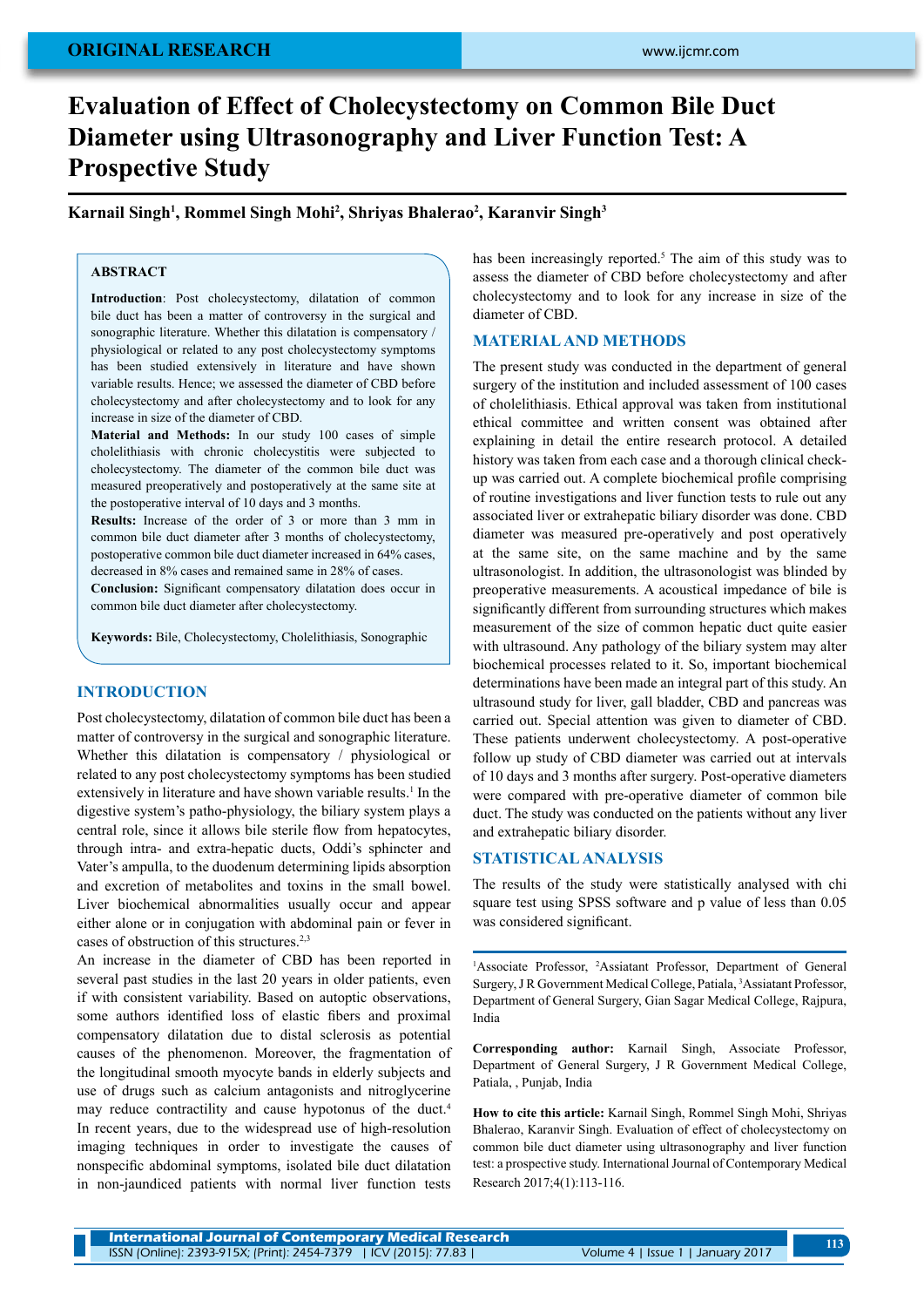#### **RESULT**

## **Serum Alkaline Phosphatase**

Mean serum alkaline phosphatase level was 8.3 KA units (Preoperative),  $8$  KA units ( $10<sup>th</sup>$  post-operative day) and  $8.2$  KA units (3 months interval). The difference between mean pre-operative and mean post-operative  $10<sup>th</sup>$  day as well as 3 months interval was not statistically significant.

#### **CBD diameter**

Preoperative Mean diameter of 100 patients was 4.12 mm. 94 patients had common bile duct diameter between 2-7mm pre-operatively which is a normal range of CBD diameter on ultrasonography. Only 6 patients had CBD diameter more than 7 mm. Post operative mean diameter of 100 patients at 10th day follow up was 4.75 mm. The difference between mean pre-operative and mean post-operative  $(10<sup>th</sup>$  day follow up) diameter was found to be  $0.63$  ( $p<0.01$ ) mm which is statistically significant. Post operative mean diameter of the 100 patients at 3 months follow up was 5.14 mm. The difference between mean preoperative and mean postoperative (3 months follow up) diameter was found to be  $1.02 \text{ mm}$  (P<0.01) which is statistically significant. 86 patients of the mean age 43.04 years (range 21-74 years) showed increase of less than 3mm in CBD diameter at 3 months follow up after cholecystectomy while 14 patients of the mean 47.5 years (range 29-65 years) showed increase of the order of 3 or more than 3 mm in common bile duct diameter after 3 months of cholecystectomy (Table 1, Figure 1).

### **Difference of size of CBD between pre-operative and postoperative (10th day) measurement**

32 patients had no change in diameter of common bile duct. 36 patients showed post cholecystectomy CBD dilatation ranging from 0.1-1.0 mm. 16 patients showed it to be ranging from 1.1- 2.0 mm. 8 patients showed it to be ranging from 2.1-3.0 mm. No patients showed any increase in diameter ranging from 3.1- 4.0mm. 8 patients actually showed decrease (range 0.7-1.1) in CBD after cholecystectomy.

#### **Difference of size of CBD between pre operative and post operative (3 months) measurements**

28 patients had no change in diameter of common bile duct.28 patients showed post cholecystectomy CBD dilatation ranging from 0.1-1.0 mm.14 patients showed it to be ranging from 1.1- 2.0 mm.12 patients showed it to be ranging from 2.1-3.0 mm.10 patients showed post cholecystectomy CBD dilatation ranging from 3.1-4.0 mm.8 patients showed decrease (range 0.6-1.1 mm) in common bile duct diameter after cholecystectomy. So, postoperative common bile duct diameter increased in 64% cases, decreased in 8% cases and remained same in 28% of cases (Table 2, Figure 2). The difference between mean preoperative and mean postoperative  $(10<sup>th</sup>$  day) diameter was found to be  $0.63$  ( $p<0.01$ ) mm which is statistically significant. The difference between mean preoperative and mean postoperative (3 months) diameter was found to be  $1.02$  (p<0.01) mm which is statistically significant.

## **DISCUSSION**

Ultrasonographic evaluation of CBD caliber has been a matter of interest for several decades however available data are not

| <b>Authors</b>                                                                                | Pre-<br>operative<br>diameter | Post-<br>operative<br>diameter | <b>Difference</b><br>mm |  |
|-----------------------------------------------------------------------------------------------|-------------------------------|--------------------------------|-------------------------|--|
|                                                                                               | mm                            | mm                             |                         |  |
| Wedmann et al <sup>9</sup>                                                                    | 4.6                           | 5.3                            | 0.7                     |  |
| Hunt and Scott <sup>10</sup>                                                                  | 3.95                          | 4.48                           | 0.53                    |  |
| Feng and song <sup>7</sup>                                                                    | 5.9                           | 6.1                            | 0.2                     |  |
| Hammarstrom et al <sup>8</sup>                                                                | 5.6                           | 7.1                            | 15                      |  |
| Present study                                                                                 | 4.12                          | 5.14                           | 1.02                    |  |
| Table-1: The observations of various previous studies in compari-<br>son to the present study |                               |                                |                         |  |

**Pre-operative diameter mm Post-operative diameter mm Difference mm** 



to the present study

| Authors                                                          | <b>Increased</b><br>(%) | Remained<br>same $(\% )$ | <b>Decreased</b><br>(%) |  |
|------------------------------------------------------------------|-------------------------|--------------------------|-------------------------|--|
| Wedmann et al                                                    | 32.0                    | 59.0                     | 9.0                     |  |
| Feng and Song                                                    | 47.0                    | 27.0                     | 26.0                    |  |
| Present study                                                    | 64.0                    | 28.0                     | 8.0                     |  |
| <b>Table-2:</b> Comparative study of post-operative CBD diameter |                         |                          |                         |  |



**Figure 2:** Comparative study of post-operative CBD diameter

univocal. In 1887 cholecystectomised was done on 3 dogs and common bile duct becomes dilated after cholecystectomy. Many scientists felt that such dilatation is pathological and is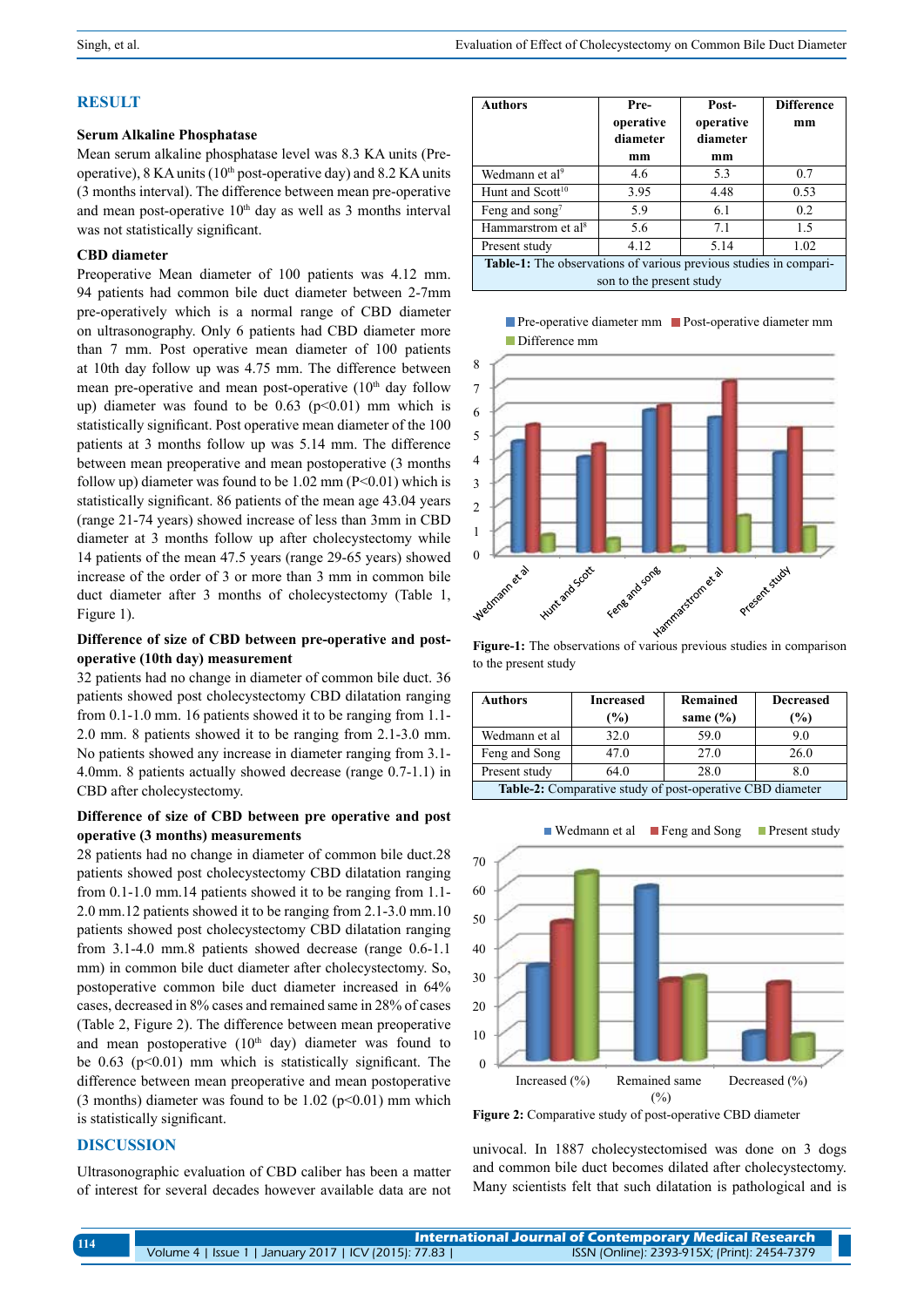indicative of biliary tract disease. Others, however, felt that this diameter is purely physiological because the common bile duct begins to act as a reservoir of bile in the absence of the gall bladder and it gets inflamed, dilated and fibrotic due to previous passage of the stone and does not regain back its original caliber. Many investigators have done a variety of studies in order to establish the status of common bile duct following cholecystectomy.1-3 Hence; we assessed the diameter of CBD before cholecystectomy and after cholecystectomy and to look for any increase in size of the diameter of CBD.

In the present study the ratio of SGOT to SGPT was 1.25 to 1. In a study by Don and Campbell, Wise et al and Edmunds et al they found that bile duct does not dilate usually after cholecystectomy and even if dilatation occurs it is not significant. Mueller et al further described the capacity of the common bile duct to distend and collapse over a short period.<sup>2-5</sup> Chang et al concluded after performing ERCP in 43 patients that there is small but significant rise in bile duct diameter after cholecystectomy.6 Feng and Song studied 234 patients to determine the effect of cholecystectomy on common bile duct width and found that there is small but significant increase in CBD width after cholecystectomy. They concluded that postoperative common bile duct diameter increased in 47% cases, decreased in 26% cases and remained same in 27% of cases.<sup>7</sup> Hammarstorm et al strongly supported the opinion that there is a significant compensatory dilatation in bile duct diameter after cholecystectomy. It is clear from above literature that there are studies both for and against the opinion that common bile duct dilates after cholecystectomy.8

Wedmann et al studied the effects of cholecystectomy on common bile duct diameter in 32 patients with chronic cholecystitis and cholelithiasis. They found the preoperative median diameter to be 4.6 which increased to 5.3 mm (median) post–operatively after 27 to 39 months ( $p<0.05$ ). According to them postoperative diameter increased in 32% cases, decreased in 9% of cases and remained same in 59% of cases. The difference between preoperative and post-operative diameter was 0.7 mm which he considered was significant. In the present study, the mean preoperative diameter was 4.12 mm (range 2.0 to 8.1mm), postoperatively, the mean diameter of the CBD in early follow up period i.e. at 10th day and at 3 months, was found to be 4.75 and 5.14 mm respectively. So, postoperative common bile duct diameter increased in 64% cases, decreased in 8% cases and remained same in 28% of cases. Regarding the liver function tests of the patients 94% of the patients showed normal levels of serum bilirubin, 96% of the patients had normal values of SGPT, 100% patients had normal values of SGPT, 100% showed normal values of serum alkaline phosphatase and 96% of the patients had shown normal values of total serum proteins. Biochemically, virtually, all the patients were proved to be without any liver or extrahepatic biliary disorder.<sup>9,10</sup>

Chinsky et al showed that on comparing the oxaloacetic to pyruvic transaminase in normal healthy subjects the ratio is SGOT/SGPT =  $1.25/1$  i.e. 1.25 to 1.0.<sup>11</sup> Chopra et al proved that false positive elevations in serum glutamic oxaloacetic transaminase levels have been reported in patients when levels are determined by calorimetric assay. They had 6 patients complaining of post-cholecystectomy symptoms (5 out of 6 presented with upper abdominal pain and 1 out of 6 presented with dyspepsia). In all these cases upper GI Endoscopy

was done. 2 had gastric erosions, 3 had antral gastritis with duodenitis. One patient was having hiatus hernia-1 with mild reflux esophagitis. All of these patients had CBD size less than 5mm at three months follow up. All of them responded well to conservative treatment. It was found that the patients with post-operative common bile duct dilatation up to 3mm or more than 3mm did not present with any of the post cholecystectomy symptoms at subsequent follow ups. This showed that there is no relation of post cholecystectomy symptoms with the post cholecystectomy compensatory dilatation.<sup>12</sup>

Konsten J et al found that post cholecystectomy symptoms were mostly atypical and not related to biliary tract disorders.<sup>13</sup> Bruno M et al assessed the diagnostic yield of endoscopic ultrasound (EUS) in patients with CBD dilatation, normal LFTs, and prior inconclusive imaging tests, and to assess the natural history of these subjects. They retrospectively reviewed their EUS database for patients referred for evaluation of CBD dilatation, normal LFTs, and prior inconclusive imaging. They excluded patients with a prior endoscopic retrograde cholangiopancreatography or a history of biliary obstruction, pancreatitis, or jaundice. Follow-up data were retrieved from medical records or by calling the general practitioners, referring specialists, patients, or their closest relatives. A total of 57 patients were enrolled. The mean CBD diameter was 12.5±3.6 mm. The majority of patients (50.8%) were asymptomatic. Abnormal EUS findings were recorded in 12 (21%) subjects: 6 patients had a periampullary diverticulum, 2 had ampullary adenoma, 2 had signs of chronic pancreatitis, 1 had a cancer of the pancreatic head, and 1 had a 7 mm CBD stone. Neither age, sex, prior cholecystectomy, clinical presentation, CBD diameter, nor a dilated main pancreatic duct were predictors of abnormal EUS findings. None of the patients complained of biliary symptoms or showed abnormal LFTs on long-term follow-up. CBD dilatation with normal liver chemistry is not always a benign condition. Even when prior imaging tests are negative, EUS may allow to diagnose conditions overlooked by standard diagnostic imaging.14

#### **CONCLUSION**

From the above study the authors concluded that significant compensatory dilatation does occur in common bile duct diameter after cholecystectomy in most of the patients but it does not has any physiological relevance. Post cholecystectomy symptoms are not related to compensatory dilatation of common bile duct. Conservative management protocol should be followed unless an organic cause is found which may need invasive intervention.

## **REFRENCES**

- 1. Qvist. The influence of cholecystectomy on the normal Common bile duct. Acta Chir Scandinav. 113;30:1957.
- 2. Don C and Campbell H: J Pac Radiol (Lond). 1956;7:197. Quoted by Quesne 1956.
- 3. Wise RE, Johnston DC and Salzman FA. The intravenous cholangiographic diagnosis of partial obstruction of the common bile duct Radiology. 1957;68:507.
- 4. Edmunds R, Katz S, Garciano V and Finby N. The common duct after cholecystectomy. Arch surg. 1971;103:79-81.
- 5. Mueller PR, Ferrucci JT, Simeonr JF, Sonnenberg EV, Hall DA and Wittenberg J. Observations on the distensibilty of